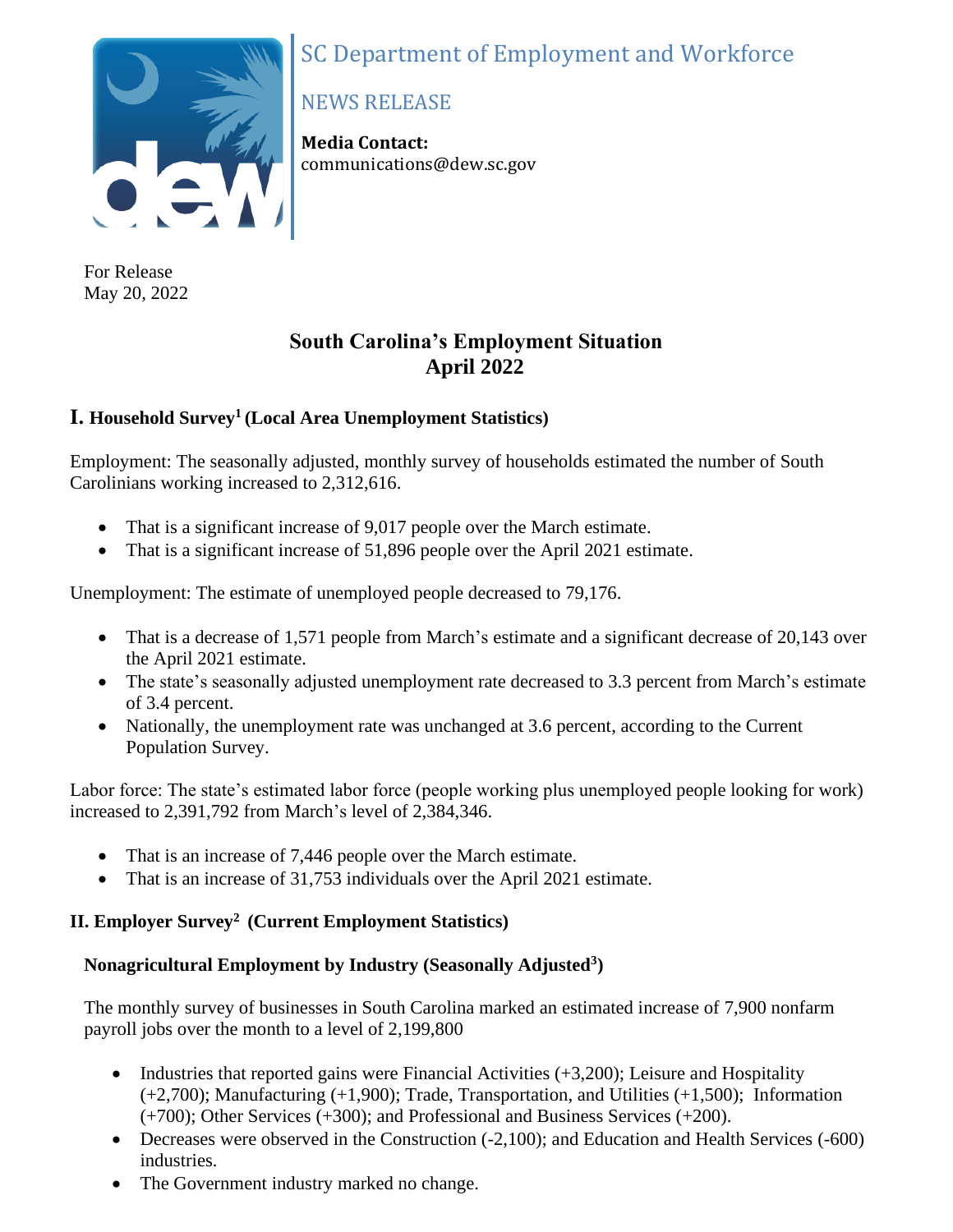From April 2021 to April 2022, South Carolina's economy has picked up 66,400 seasonally adjusted, nonfarm jobs.

- Industries with strong growth were reported in the Leisure and Hospitality  $(+20,300)$ ; Trade, Transportation, and Utilities (+18,100); Manufacturing (+9,200); Professional and Business Services (+8,200); Financial Activities (+7,300); Other Services (+3,900); Information  $(+2,200)$ ; and Government  $(+200)$ .
- Education and Health Services industry declined over the year (-2,600) as well as Construction  $(-600)$ .

# **Nonagricultural Employment by Industry (Not Seasonally Adjusted<sup>4</sup> )**

Not seasonally adjusted, nonfarm payroll employment increased by 16,500 from March 2022 to April 2022 for a total of 2,202,000.

- Increases were reported in the Leisure and Hospitality  $(+10,000)$ ; Financial Activities  $(+3,700)$ ; Professional and Business Services (+1,200); Manufacturing (+1,100); Information (+900); Government (+600); Other Services (+500); Trade, Transportation and Utilities (+200); and Mining and logging (+100) industries.
- The Education and Health Service industry remained flat.
- A decrease was reported in the Construction industry (-1,800).

Since April 2021, not seasonally adjusted, nonfarm jobs were up 66,800 in South Carolina.

- Industries making strong annual gains were Leisure and Hospitality (+19,000); Trade, Transportation, and Utilities (+18,400); Manufacturing (+8,900); Professional and Business Services (+8,200); Financial Activities (+7,400); Other Services (+3,000); Government (+2,900); Information  $(+2,100)$ ; and Mining and Logging  $(+200)$ .
- The Educational and Health Services (-2,700) and Construction (-600) industries showed a decline over the year.

**<sup>1</sup>Household Survey:** Nationally, there is a monthly Current Population Survey of about 60,000 households conducted by the Census Bureau for the Bureau of Labor Statistics (BLS) to determine employment status of the civilian population. This information, along with other inputs, are used by DEW to operate the Local Area Unemployment Statistics program, which estimates the number of individuals employed and those not employed, but actively seeking employment for statewide and a variety of substate geographies.

**<sup>2</sup>Employer Survey**: BLS conducts a monthly Current Employment Statistics survey of about 44,000 employers which yields national estimates of nonagricultural wage and salary employment, hours, and earnings by industry. These data are processed by DEW to generate comparable data for the state and its metropolitan statistical areas.

**<sup>3</sup>Seasonally Adjusted:** Seasonal adjustment removes the effects of events that follow a regular pattern each year (i.e. tourist-related hiring and school closings in the summer). These adjustments make it easier to observe the cyclical and other nonseasonal movements in data over time.

**<sup>4</sup>Not Seasonally Adjusted**: Effects of regular or seasonal patterns have not been removed from these data.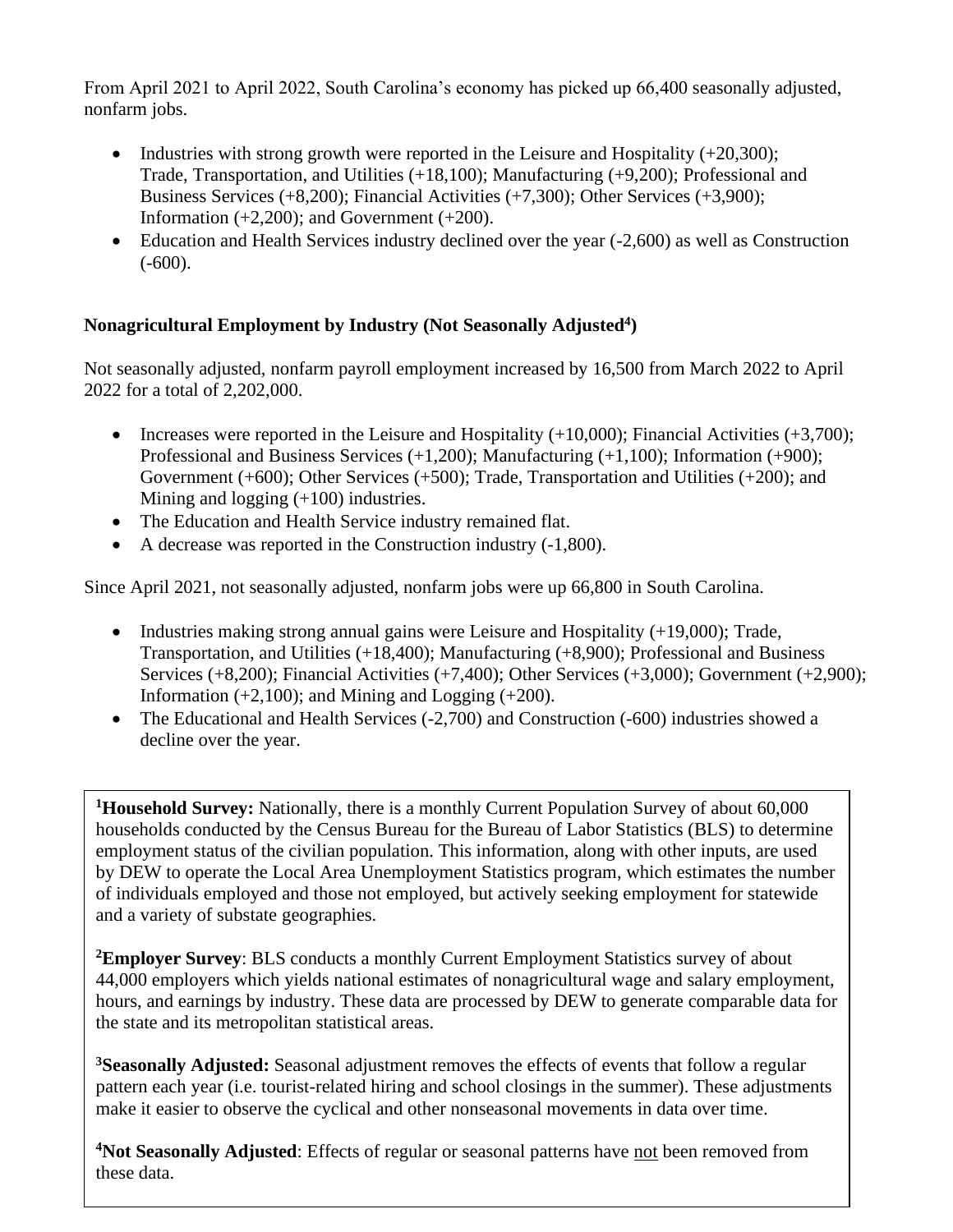### **April 2022 Statewide**

### **April March April # % # % Jobs by Industry 2022 2022 2021 Change Change Change Change** *Total Nonfarm Employment 2,199,800 2,191,900 2,133,400 7,900 0.36% 66,400 3.11%* Construction 103,700 105,800 104,300 -2,100 -1.98% -600 -0.58% Manufacturing 257,200 255,300 248,000 1,900 0.74% 9,200 3.71% Trade, Transportation, and Utilities  $\begin{array}{cccc} 430,700 & 429,200 & 412,600 & 1,500 & 0.35\% \\ 28,900 & 28,200 & 26,700 & 700 & 2.48\% \end{array}$   $\begin{array}{cccc} 1,500 & 0.35\% & 18,100 & 4.39\% \\ 2,200 & 8.24\% & 2.200 & 8.24\% \end{array}$ Information 28,900 28,200 26,700 700 2.48% 2,200 8.24% Financial Activities 115,900 112,700 108,600 3,200 2.84% 7,300 6.72% Professional and Business Services 300,800 300,600 292,600 200 0.07% 8,200 2.80% Education and Health Services 252,900 253,500 255,500 -600 -0.24% -2,600 -1.02% Leisure and Hospitality 259,200 256,500 238,900 2,700 1.05% 20,300 8.50% Other Services 80,400 80,100 76,500 300 0.37% 3,900 5.10% Government 365,600 365,600 365,400 0 0.00% 200 0.05% **April 2022 April 2022 March 2022 April 2021 to to**

#### **NONFARM EMPLOYMENT BY INDUSTRY, NOT SEASONALLY ADJUSTED**

**Statewide April 2022**

|                                      |           |           |           | <b>March 2022</b>       |          | <b>April 2021</b>       |          |  |
|--------------------------------------|-----------|-----------|-----------|-------------------------|----------|-------------------------|----------|--|
|                                      |           |           |           | to<br><b>April 2022</b> |          | to<br><b>April 2022</b> |          |  |
|                                      |           |           |           |                         |          |                         |          |  |
|                                      | April     | March     | April     | #                       | $\%$     |                         | $\%$     |  |
| Jobs by Industry                     | 2022      | 2022      | 2021      | Change                  | Change   | Change                  | Change   |  |
| <b>Total Nonfarm Employment</b>      | 2,202,000 | 2,185,500 | 2,135,200 | 16.500                  | 0.75%    | 66,800                  | 3.13%    |  |
| Mining and Logging                   | 4,500     | 4.400     | 4,300     | 100                     | 2.27%    | 200                     | 4.65%    |  |
| Construction                         | 103,700   | 105,500   | 104,300   | $-1,800$                | $-1.71%$ | -600                    | $-0.58%$ |  |
| Manufacturing                        | 256,800   | 255,700   | 247.900   | 1,100                   | 0.43%    | 8,900                   | 3.59%    |  |
| Trade, Transportation, and Utilities | 427,200   | 427,000   | 408,800   | 200                     | 0.05%    | 18,400                  | 4.50%    |  |
| Information                          | 28,900    | 28,000    | 26,800    | 900                     | 3.21%    | 2,100                   | 7.84%    |  |
| <b>Financial Activities</b>          | 115,600   | 111.900   | 108.200   | 3,700                   | 3.31%    | 7.400                   | 6.84%    |  |
| Professional and Business Services   | 301.000   | 299,800   | 292,800   | 1,200                   | 0.40%    | 8,200                   | 2.80%    |  |
| <b>Education and Health Services</b> | 253,600   | 253,600   | 256,300   | 0                       | 0.00%    | $-2,700$                | $-1.05%$ |  |
| Leisure and Hospitality              | 259.600   | 249.600   | 240,600   | 10.000                  | 4.01%    | 19,000                  | 7.90%    |  |
| <b>Other Services</b>                | 79,900    | 79,400    | 76,900    | 500                     | 0.63%    | 3,000                   | 3.90%    |  |
| Government                           | 371.200   | 370,600   | 368,300   | 600                     | 0.16%    | 2,900                   | 0.79%    |  |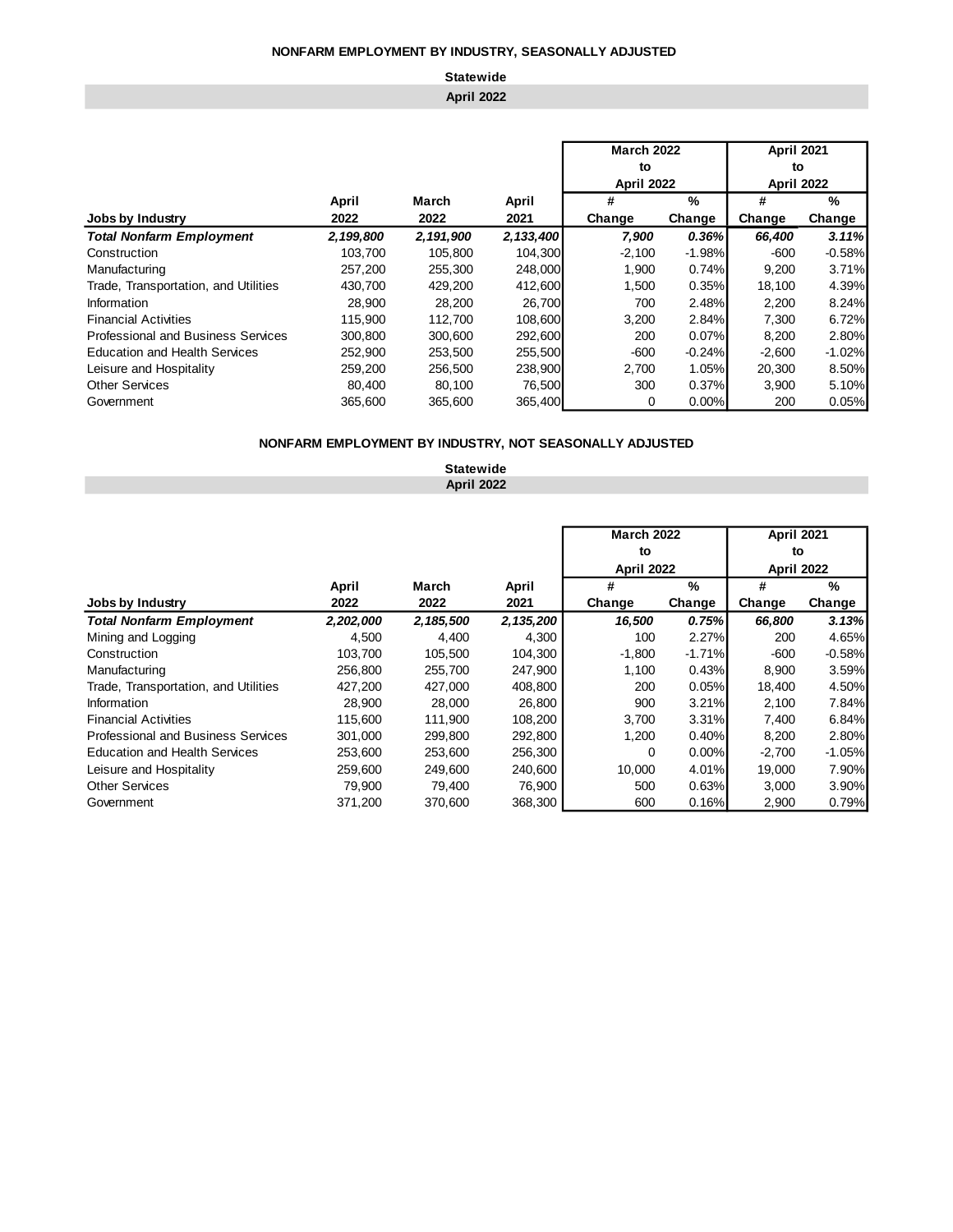#### **South Carolina & Metropolitan Seasonally Adjusted**

**April 2022**

|                                   |           |           |             | <b>March 2022</b> |               | <b>April 2021</b> |          |  |
|-----------------------------------|-----------|-----------|-------------|-------------------|---------------|-------------------|----------|--|
|                                   |           |           |             | to                |               | to                |          |  |
|                                   |           |           |             | <b>April 2022</b> |               | <b>April 2022</b> |          |  |
|                                   | April     | March     | April       | #                 | $\frac{9}{6}$ | #                 | %        |  |
| Area                              | 2022      | 2022      | 2021        | Change            | Change        | Change            | Change   |  |
| <b>Statewide</b>                  | 2,199,800 | 2,191,900 | 2, 133, 400 | 7.900             | 0.36%         | 66,400            | 3.11%    |  |
| Charleston/North Charleston MSA   | 383,400   | 382,700   | 367,000     | 700               | 0.18%         | 16,400            | 4.47%    |  |
| Columbia MSA                      | 399,100   | 393,800   | 395,800     | 5,300             | 1.35%         | 3,300             | 0.83%    |  |
| Florence MSA                      | 89.800    | 89.800    | 89,400      | 0                 | 0.00%         | 400               | 0.45%    |  |
| Greenville/Anderson/Mauldin MSA   | 437,000   | 437,100   | 421,200     | $-100$            | $-0.02%$      | 15,800            | 3.75%    |  |
| Hilton Head-Bluffton-Beaufort MSA | 84.000    | 83.900    | 81,300      | 100               | 0.12%         | 2.700             | 3.32%    |  |
| Myrtle Beach MSA                  | 179.900   | 179.600   | 171.200     | 300               | 0.17%         | 8,700             | 5.08%    |  |
| Spartanburg MSA                   | 167,200   | 166,300   | 163,100     | 900               | 0.54%         | 4,100             | 2.51%    |  |
| <b>Sumter MSA</b>                 | 38.100    | 38.200    | 38,600      | $-100$            | $-0.26%$      | $-500$            | $-1.30%$ |  |

**Note**: Employment estimates have been rounded to the nearest hundred. Sum of detail may not equal totals due to rounding or the exclusion of certain industries from publication. All data are subject to revision.

### **NONFARM EMPLOYMENT BY AREA, NOT SEASONALLY ADJUSTED**

### **South Carolina & Metropolitan Not Seasonally Adjusted April 2022**

|                                         |           |           |           | <b>March 2022</b><br>to<br><b>April 2022</b> |          | <b>April 2021</b><br>to<br><b>April 2022</b> |          |  |
|-----------------------------------------|-----------|-----------|-----------|----------------------------------------------|----------|----------------------------------------------|----------|--|
|                                         | April     | March     | April     | #                                            | $\%$     | #                                            | $\%$     |  |
| Area                                    | 2022      | 2022      | 2021      | Change                                       | Change   | Change                                       | Change   |  |
| <b>Statewide</b>                        | 2,202,000 | 2,185,500 | 2,135,200 | 16,500                                       | 0.75%    | 66,800                                       | 3.13%    |  |
| Charleston/North Charleston MSA         | 384.000   | 381,500   | 366,600   | 2.500                                        | 0.66%    | 17,400                                       | 4.75%    |  |
| Columbia MSA                            | 399,300   | 394.300   | 396,000   | 5,000                                        | 1.27%    | 3,300                                        | 0.83%    |  |
| Florence MSA                            | 90.000    | 89,400    | 89,200    | 600                                          | 0.67%    | 800                                          | 0.90%    |  |
| Greenville MSA                          | 436,300   | 436,800   | 421,700   | $-500$                                       | $-0.11%$ | 14,600                                       | 3.46%    |  |
| Hilton Head Island/Bluffton MSA         | 83,900    | 82,700    | 81,600    | 1,200                                        | 1.45%    | 2,300                                        | 2.82%    |  |
| Myrtle Beach/Conway/N. Myrtle Beach MSA | 181,600   | 176,900   | 173.100   | 4.700                                        | 2.66%    | 8,500                                        | 4.91%    |  |
| Spartanburg MSA                         | 167.000   | 166.200   | 163,000   | 800                                          | 0.48%    | 4,000                                        | 2.45%    |  |
| <b>Sumter MSA</b>                       | 38.300    | 38.100    | 38,800    | 200                                          | 0.52%    | $-500$                                       | $-1.29%$ |  |

**Note**: Employment estimates have been rounded to the nearest hundred. Sum of detail may not equal totals due to rounding or the exclusion of certain industries from publication. All data are subject to revision.